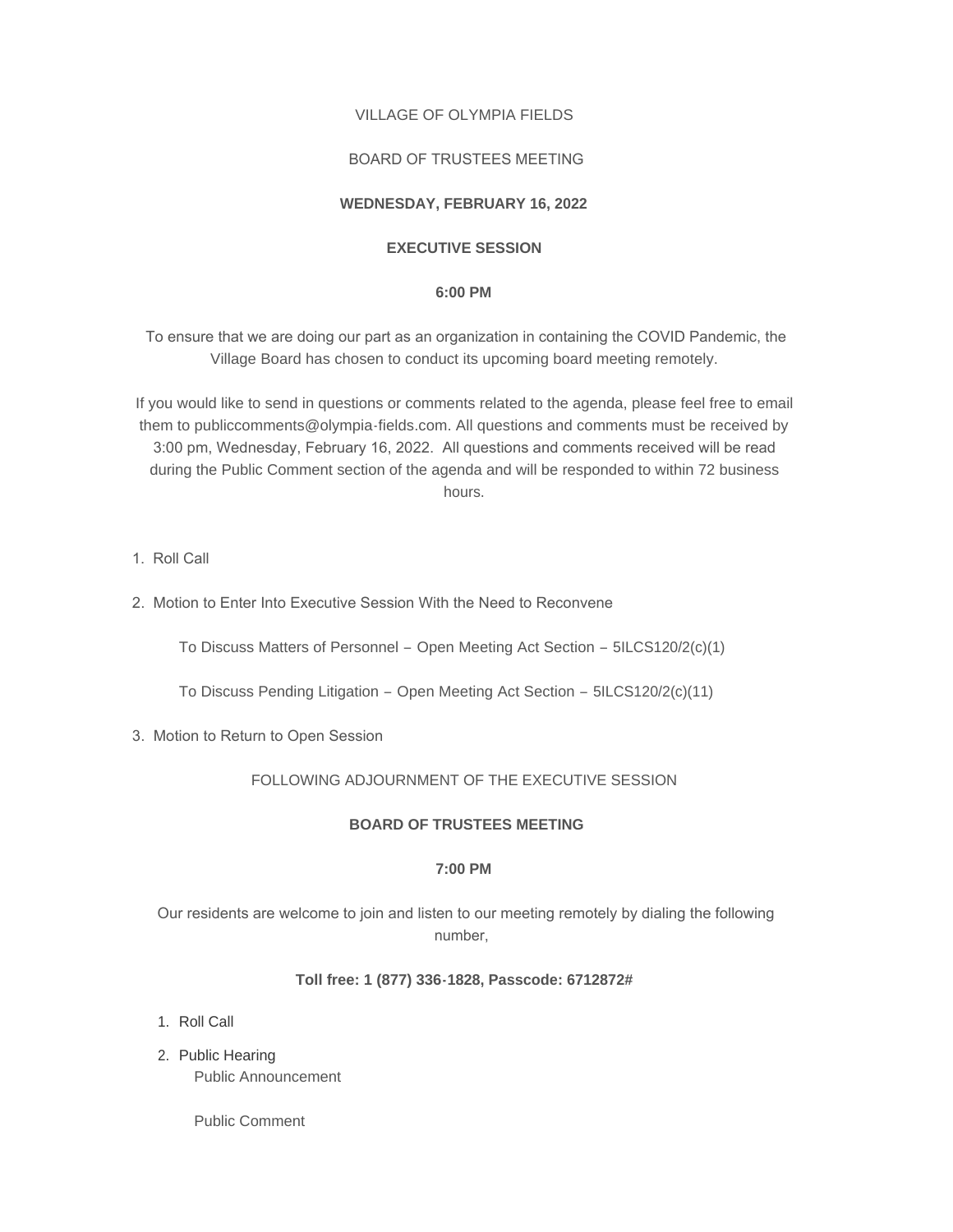Motion to Approve **Ordinance #2022-01** - An Ordinance Approving a Map Amendment and Approving a Special Use, Subject to Certain Terms, Conditions and Limitations [First & Second Reading]

Documents:

[NOTICE OF PUBLIC HEARING.PDF](https://www.olympia-fields.com/AgendaCenter/ViewFile/Item/2139?fileID=2164) [ORDINANCE 2022-01.PDF](https://www.olympia-fields.com/AgendaCenter/ViewFile/Item/2139?fileID=2163)

3. Approval Of The Minutes From January 19, 2022 Board Of Trustees Meeting

Documents:

#### [MINUTES 011922.PDF](https://www.olympia-fields.com/AgendaCenter/ViewFile/Item/2130?fileID=2153)

February Bills For Approval - \$433,856.02 4.

Documents:

[FEBRUARY 2022 BILLS FOR APPROVAL COVER MEMO.PDF](https://www.olympia-fields.com/AgendaCenter/ViewFile/Item/2131?fileID=2154) [FEBRUARY 2022 BILLS FOR APPROVAL SUMMARY REPORT.PDF](https://www.olympia-fields.com/AgendaCenter/ViewFile/Item/2131?fileID=2155) [FEBRUARY 2022 BILLS FOR APPROVAL DETAILED REPORT.PDF](https://www.olympia-fields.com/AgendaCenter/ViewFile/Item/2131?fileID=2156) [JANUARY CHECK REGISTERS -ADDITIONAL BILLS.PDF](https://www.olympia-fields.com/AgendaCenter/ViewFile/Item/2131?fileID=2157)

- 5. Administration Reports
	- 5.I. Report Of The Village Administrator
		- 5. I.i. Approval Of The Village Administrator Agreement And Appointment Of Milton Payton As Village Administrator
		- 5. I.ii. Approval And Appointment Of Acting Chief Derrick Blasingame As The Chief Of Police
		- 5.I.iii. Swearing In Ceremony
	- 5.I.iv. Motion To Make The Eligibility Study Available For Governors Highway/Vollmer TIF

Documents:

#### [OF - DRAFT GOVERNORS HIGHWAY TIF ELIGIBILITY REPORT.PDF](https://www.olympia-fields.com/AgendaCenter/ViewFile/Item/2136?fileID=2166)

- 5.II. Department Head Reports
	- 5.II.i. Stan King Treasurer Motion to Approve Sikich Auditing Services Proposal

Documents:

#### [SIKICH ENGAGEMENT PROPOSAL - OLYMPIA FIELDS 2022-2023.PDF](https://www.olympia-fields.com/AgendaCenter/ViewFile/Item/2138?fileID=2162)

- 5.II.ii. Derrick Blasingame Chief Of Police
- 5.II.iii. John McDonnell Building Commissioner
- 5.II.iv. Jim Landini Director Of Public Works